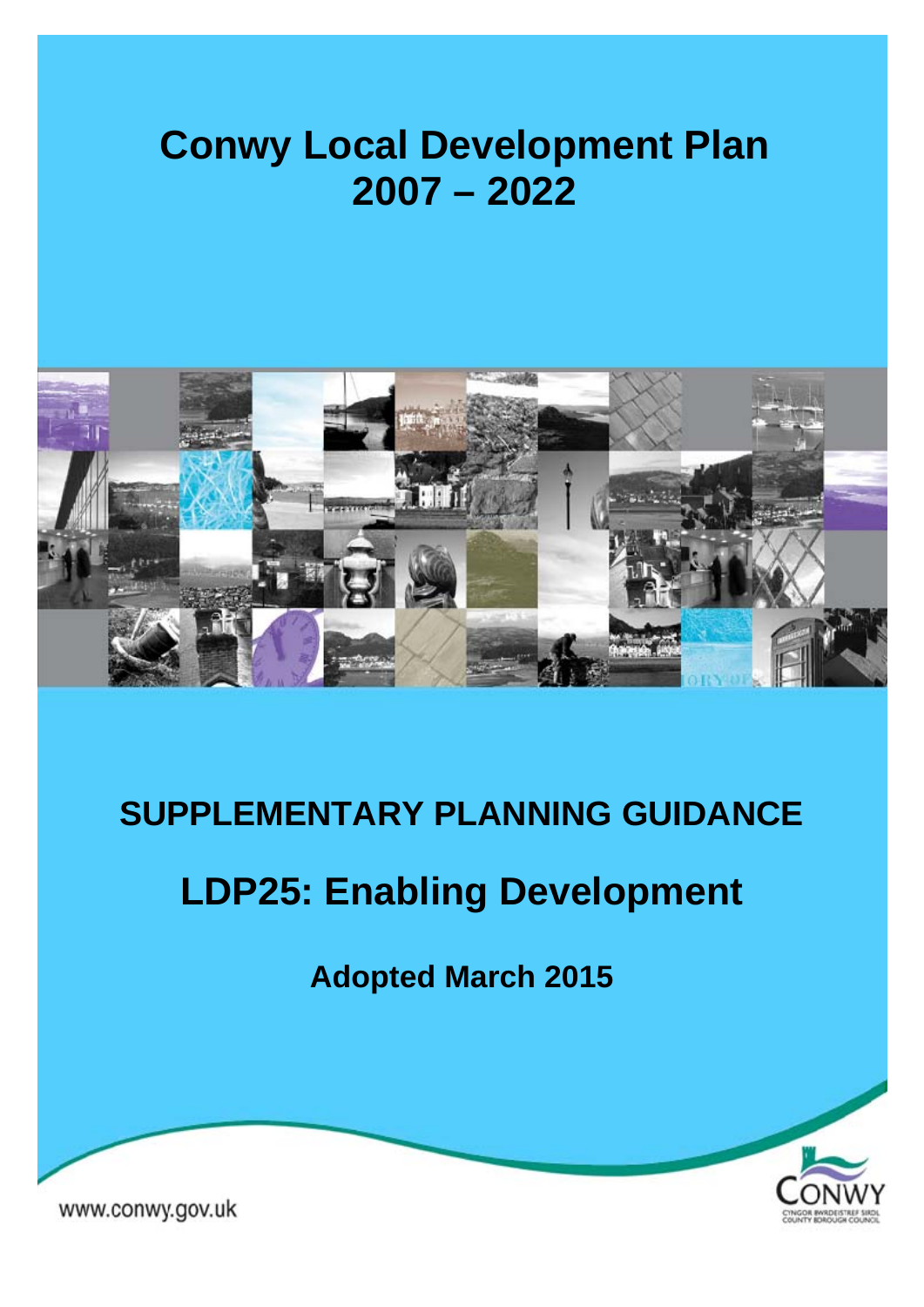This document is available to view and download on the Council's website at: www.conwy.gov.uk/ldp **.** Copies are also available to view at main libraries and Council offices and can be obtained from the Strategic Planning Policy Service, Muriau Building Rosehill Street, Conwy LL32 8LD or by telephoning (01492) 575461. If you would like to talk to a planning officer working on the Local Development Plan about any aspect of this document please contact the Strategic Planning Policy Service on (01492) 575181 / 575445 / 575124 / 574232.

#### **Statement of Consultation**

This Supplementary Planning Guidance document was issued for a period of six weeks public consultation between 15 December 2014 and 23 January 2015 It was adopted by Cabinet on 10 March 2015 Copies of the representations received, together with the Council's response are available to view on-line at http://conwy.jdi-consult.net/ldp/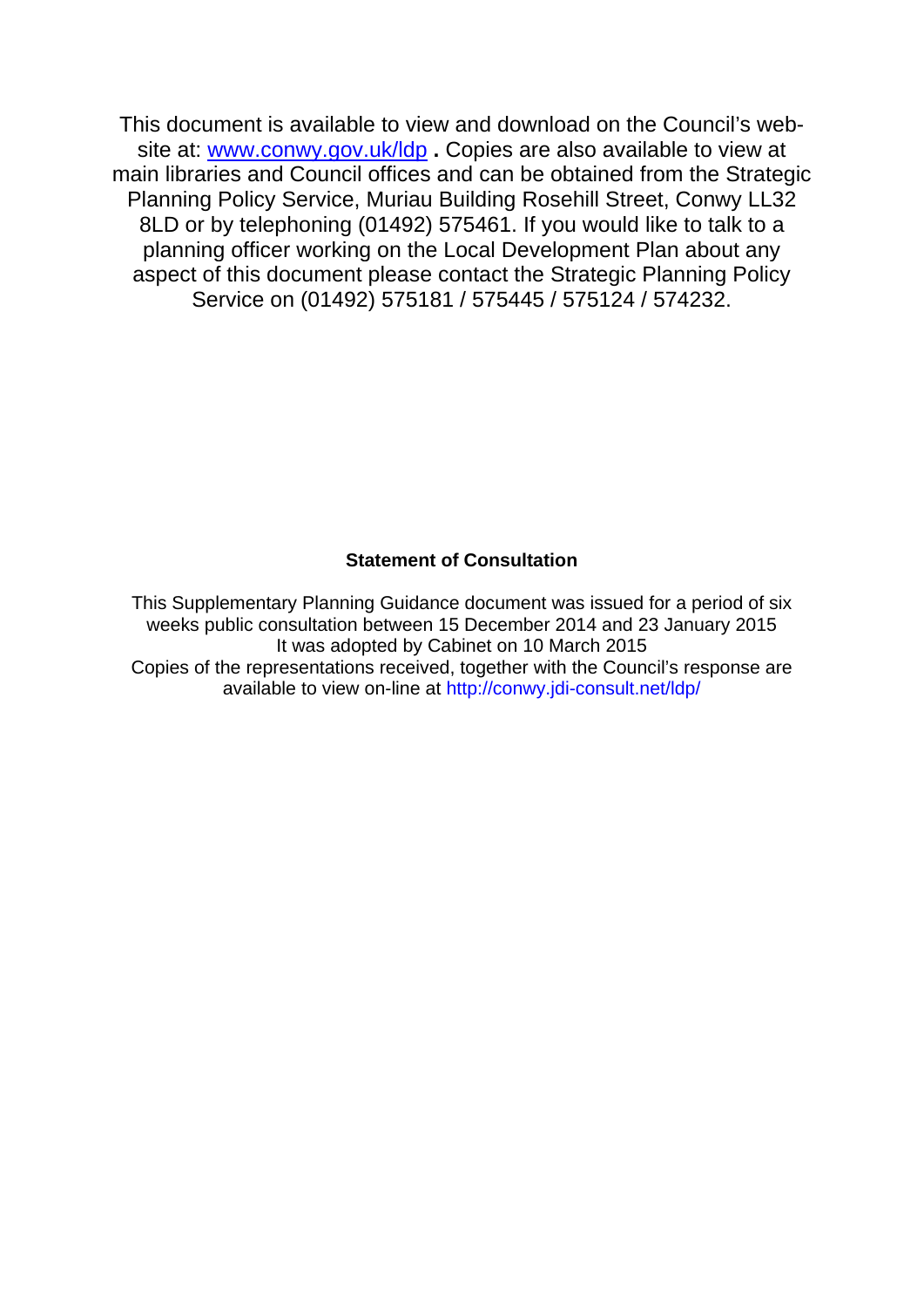## **CONTENTS**

## **Page**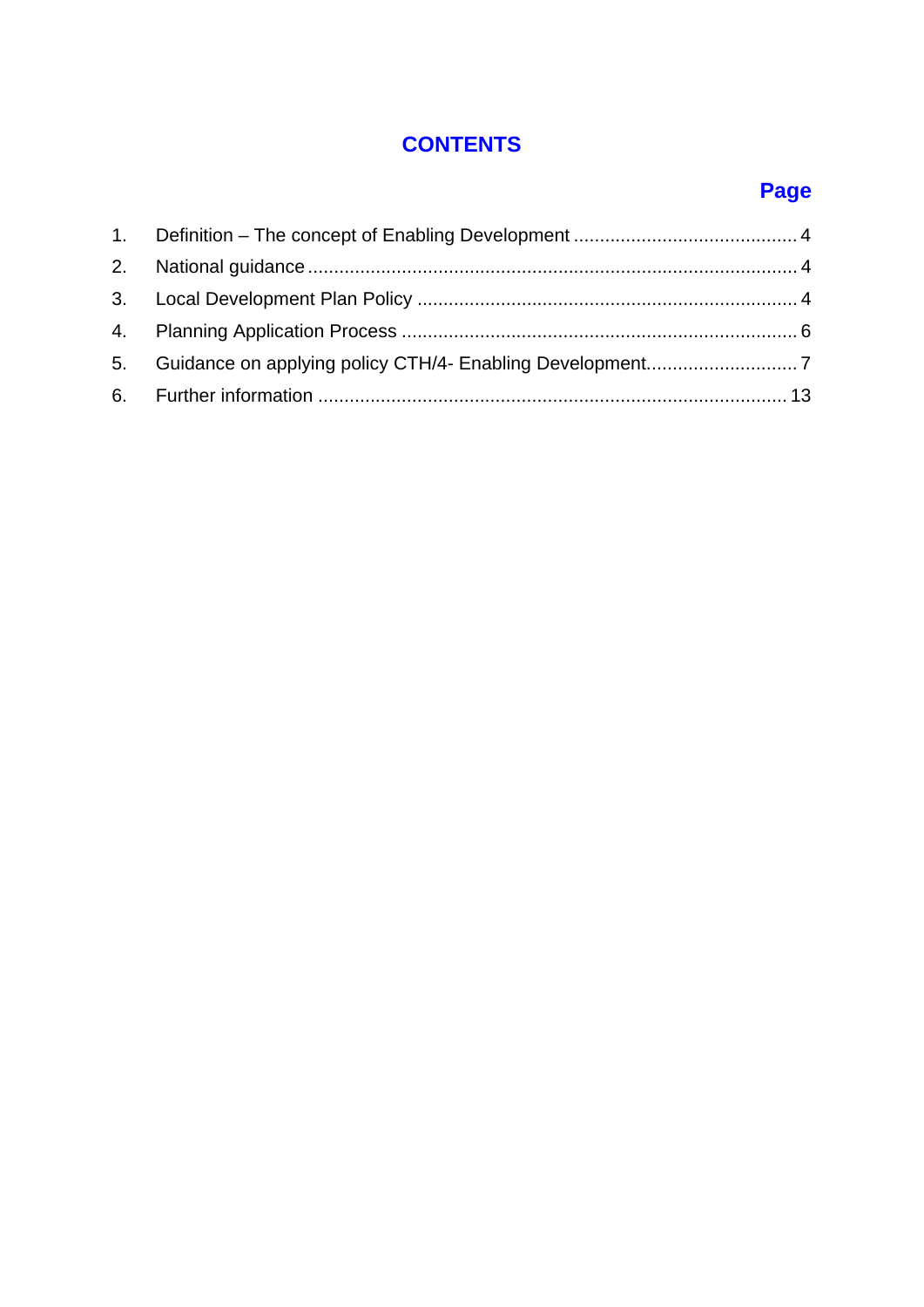### **1. Definition – The concept of Enabling Development**

- 1.1 The term 'Enabling Development' can be defined as development that is capable of delivering significant heritage benefits, but is contrary to national and local planning policy. Enabling Development is not a statutory term, but is a legitimate planning tool by which a community may be able to secure the long-term future of a place of heritage significance. It is an established principle that such development may be appropriate if the public benefit of rescuing and enhancing an important historic asset outweighs the harm caused to other material interests. The problem which Enabling Development seeks to address is when the cost of maintenance, major repair or conservation to deliver the optimum viable use of a building is greater than its resulting value to the owner or on the open market. The resulting 'conservation deficit' could then be resolved by application of the Enabling Development policy.
- 1.2 It is important to consider that Enabling Development must not be used as a means of simply bypassing planning rules. It will be for the applicant to justify to the Council that the development in question will be in proportion to the public benefit it offers.
- 1.3 It is the purpose of this SPG to provide further guidance on LDP Policy CTH/4 Enabling Development, to assist applicants when formulating their proposals and decision makers when they come to assess such applications. It is necessary at this stage to stress the importance of pre-application discussions with relevant Council officers prior to the submission of any application which falls within the scope of LDP Policy CTH/4. This document provides advice on those matters that should be discussed at the preapplication stage which should assist in the formulation of planning applications and the decision making process.

## **2. National guidance**

2.1 There is little in the way of national guidance on the subject of Enabling Development. For example, it is not covered within Planning Policy Wales or Welsh Office circular, however 'Conservation Principles for the Sustainable Management of the Historic Environment in Wales' (Cadw, March 2011) includes a section on Enabling Development (sections 49 – 52). The policy within this document is similar to that which appears within the Conwy LDP. Cadw endorses the guidance produced by English Heritage – 'Enabling Development and the Conservation of Significant Places' (September 2008), hence this guidance has been used to inform the content of this SPG.

## **3. Local Development Plan Policy**

3.1 The Conwy Local Development Plan (adopted in October 2013) includes a specific policy on Enabling Development. This is shown over the page, with further explanation on the detail of the policy at section 5 of this SPG. The guidance in this SPG is appropriate to Enabling Development of any scale, but should be applied in proportion to the scale and complexity of the project.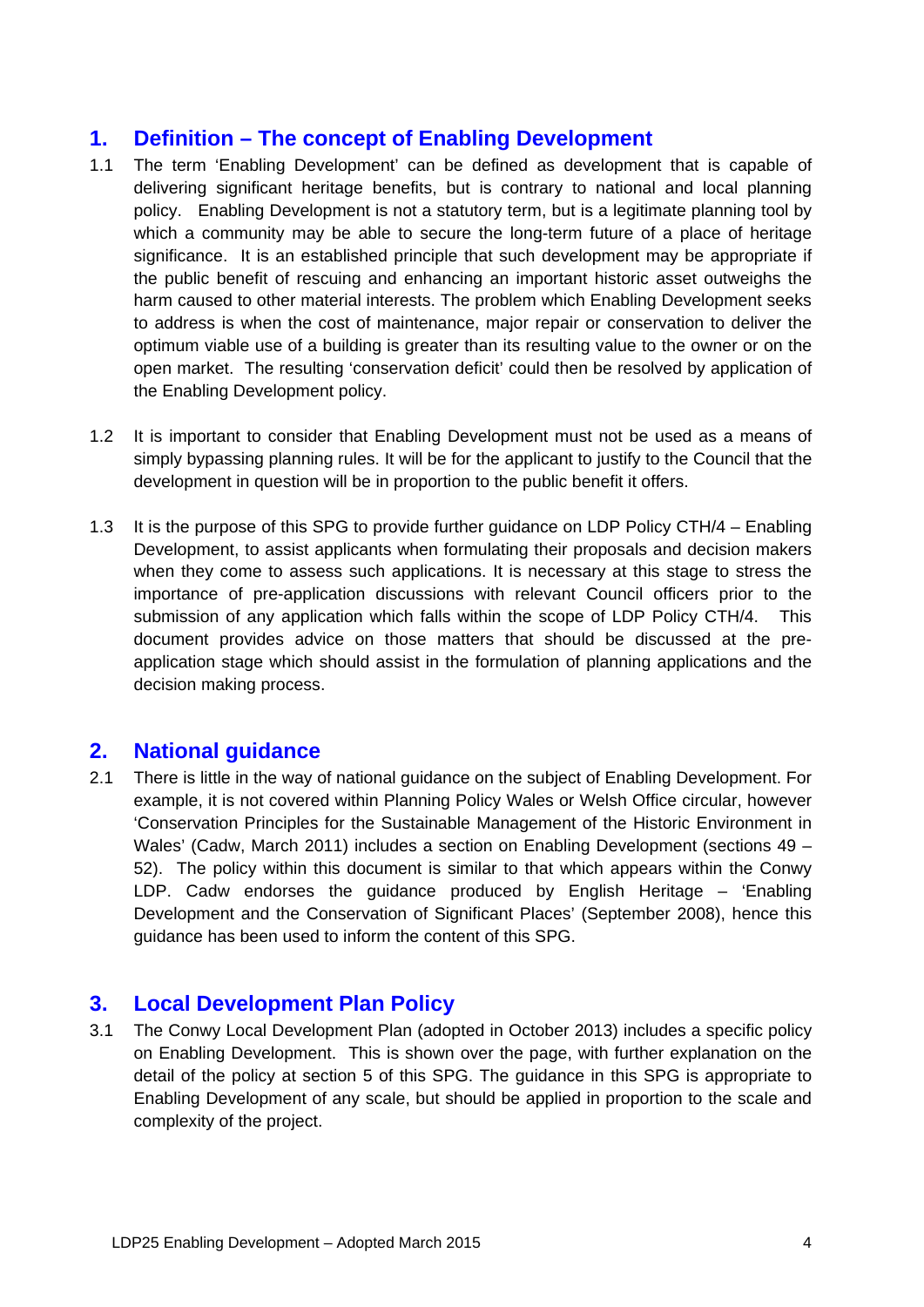#### **Policy CTH/4 – ENABLING DEVELOPMENT**

- 1. Enabling development which seeks to secure the preservation and/or appropriate alternative use of a listed building, or a building which makes a significant positive contribution to the character of a conservation area, historic landscape or parks and gardens of special historic interest will only be permitted where the following criteria are all met:
	- a. It will not materially harm the heritage values of the historic asset or its setting and;
	- b. It avoids detrimental fragmentation of management of the historic asset; and
	- c. It will secure the long-term future of the historic asset and, where applicable, its continued use for a sympathetic purpose and;
	- d. It is necessary to resolve problems arising from the circumstances of the present owner, or the purchase price paid and;
	- e. Sufficient subsidy is not available from any other source and;
	- f. It is demonstrated that the amount of enabling development is the minimum necessary to secure the future of the historic asset, and that its form minimizes harm to other public interests and;
	- g. The public benefit of securing the future of the historic asset through such enabling development decisively outweighs the disbenefits of breaching other public policies.
- 2. If it is decided by the Council that a scheme of enabling development meets all the criteria set out above, planning permission should then only be granted if:
	- a. The impact of the development is precisely defined at the outset, normally through the granting of full, rather than outline, planning permission;
	- b. The achievement of the heritage objective is securely and enforceably linked to the enabling development;
	- c. The place concerned is repaired to an agreed standard, or the funds to do so made available, as early as possible in the course of the enabling development, ideally at the outset and certainly before completion or occupation and;
	- d. The Council closely monitors implementation, if necessary acting promptly to ensure that obligations are fulfilled.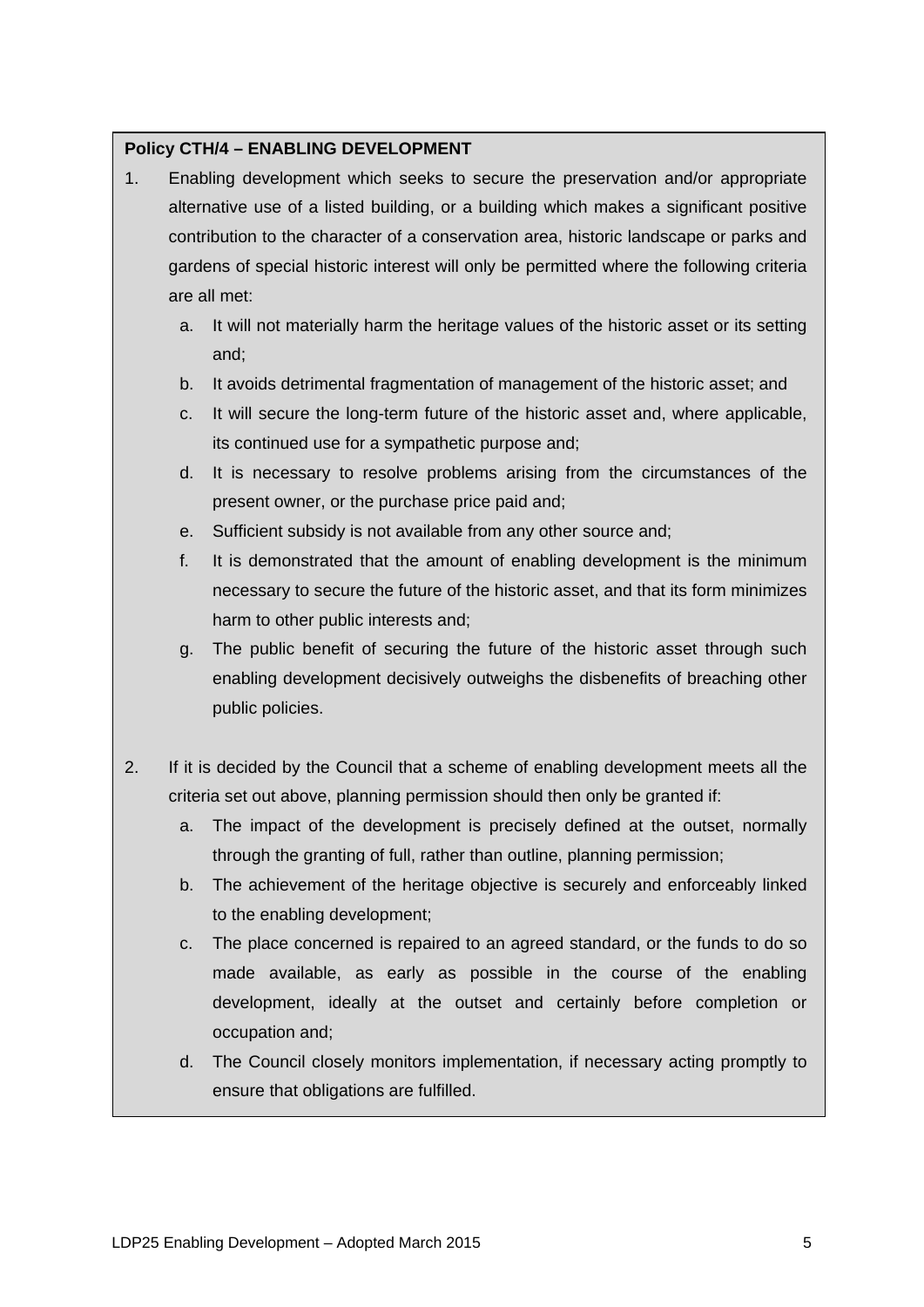## **4. Planning Application Process**

#### 4.1 **General**

Proposals for Enabling Development will normally present to the Local Planning Authority (LPA) in the form of a pre-application discussion. In preparation for a pre-application discussion, an understanding should be gained of the design and significance of the building and its setting, in question. Important considerations at this stage are:

- What are its main attributes/ special character- is there a listing or BSLI description which outlines this?
- What is the current condition of the building? Is it on the "At Risk" Register?
- Are there any European, national and/or local planning designations which could affect/constrain future proposals for development?
- Are there any grants currently available to assist with restoring the building?
- Are there any other potential developments which may be suitable at that location as a means to enable development?
- Potential for involving Cadw /Design Commission in terms of seeking advice at this stage.

#### 4.2 **Development Briefs**

The Council may look to pre-emptive action and produce development briefs for particular vulnerable sites whose future has been a matter for concern. If taken through the appropriate consultation and council committee routes, such development briefs may become Supplementary Planning Guidance (SPG) documents. Development Briefs in this context may include the following:

- Outline assessment of the character and significance of the place
- Summary of physical and policy constraints
- Identification of potential opportunities
- Aims and concerns of the Council and the community
- Identification of possible planning obligations that may be applicable, or where these may be waived
- A list of information that would be necessary to support a planning application.

#### 4.3 **Market Testing**

Before any enabling development is considered, the applicant should demonstrate that real efforts have been made without success, to continue the present use or to find alternative compatible uses. This should include unrestricted freehold, or long (125 years or more) leasehold at a reasonable price. Active marketing should be carried out by surveyors or estate agents for a minimum of six months. Additional guidance on market testing can be found within section 4.7 of the document titled "Enabling Development and the Conservation of Significant Places" (English Heritage) as endorsed by Cadw.

#### 4.4 **Planning Application Stage**

Outline applications do not always supply the level of information that is necessary to make an informed decision about whether the principle of enabling development is acceptable, as much will depend on the specifics of the scheme. However, this is a matter which can be discussed between the applicant and the LPA at the pre-application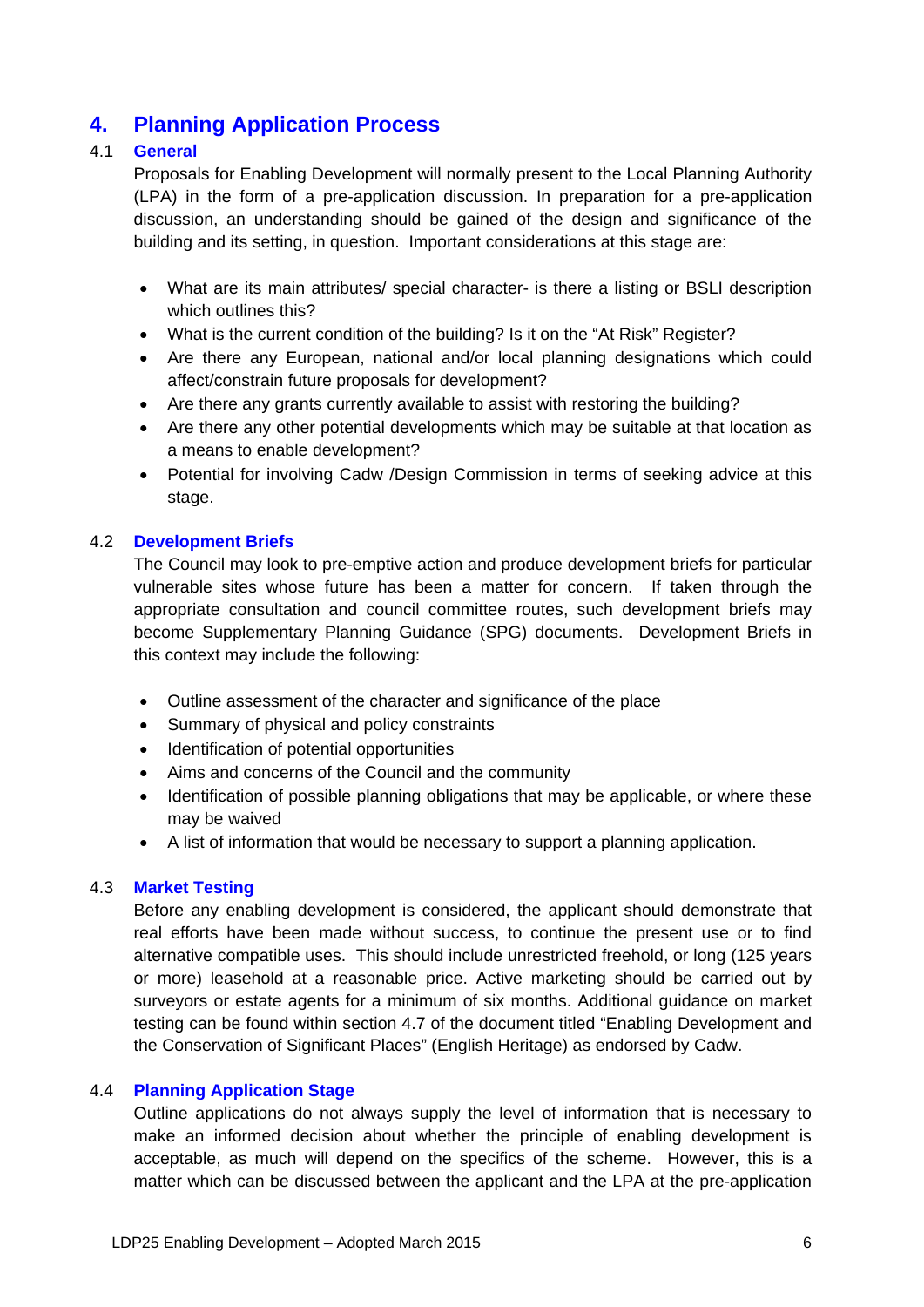stage. The flow chart below demonstrates how much pre-application work will be necessary to assist the decision making process.



Source: Enabling Development and the Conservation of Significant Places (English Heritage)

## **5. Guidance on applying policy CTH/4- Enabling Development.**

5.1. The following section expands on the first set of criteria (1a-1g) within policy CTH/4, explaining what is meant by each of the criteria.

#### *1a "It will not materially harm the heritage values of the historic asset or its setting"*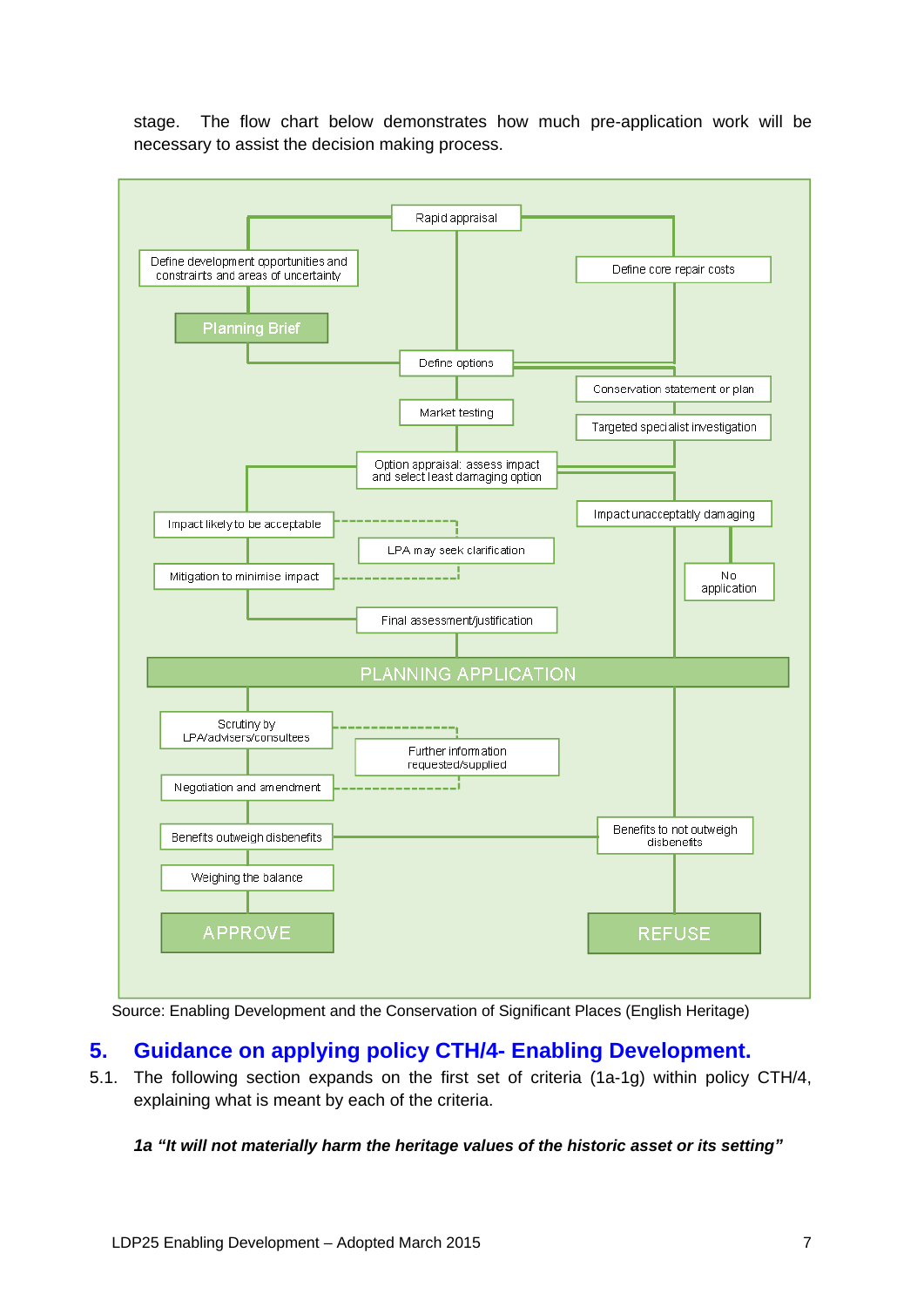Change in the historic environment is not only inevitable but can be positive, provided it involves a high quality of design in context. However, whilst skilful design will make the most of opportunities that exist, intrinsic design quality cannot overcome objections of principle in relation to siting and volume. When assessing the character and condition of an asset it is helpful to consider Cadw's four component values for heritage assets:

#### **Evidential Value**

Elements on a historic asset that can provide evidence about past human activity such as its physical remains or historic fabric, these could be visible or below ground level remains. Documentary sources and pictorial evidence should also be referenced.

#### **Historical Value**

Historic assets can sometimes be associated with a notable family or person, event or movement. These events may be less tangible than its evidential value, but will often connect past people and events with the future.

#### **Aesthetic Value**

This is the way in which people obtain sensory and intellectual stimulation from an historic asset. The form of an asset can change over time, and it is important to note that sometimes earlier pictorial records and written descriptions will be more prevalent in people's minds than what survives today. Opportunities should be sought to regain aspects of the asset that may have become screened or temporarily obscured over time. The understanding of aesthetic value is more subjective than evidential or historic value. Efforts should be made to seek the views of people with a knowledge and appreciation of the heritage asset on what they consider to be the significant aesthetic values.

#### **Communal Value**

Communal value is the way that a group of individuals relate to an asset in a collective way due to experience and or memory. These assets can be commemorative or symbolic, and people might draw part of their identity from memories of the asset and have emotional links to it.

All of these components should be assessed and taken into account when determining whether the proposal will harm the asset. Use of photomontage and the assessment of viewpoints from and outside of the site will be encouraged.

#### *1b "It avoids detrimental fragmentation of management of the historic asset".*

The development would not directly or indirectly cause the management of the historic asset to become fragmented to the detriment of that asset. The key issues to be addressed include:

- Separation of resources (e.g. the effect of multiple future owners)
- Increased risk to minor structures (e.g. garden ornaments, statues and outbuildings)
- Maintaining the designed unity of the place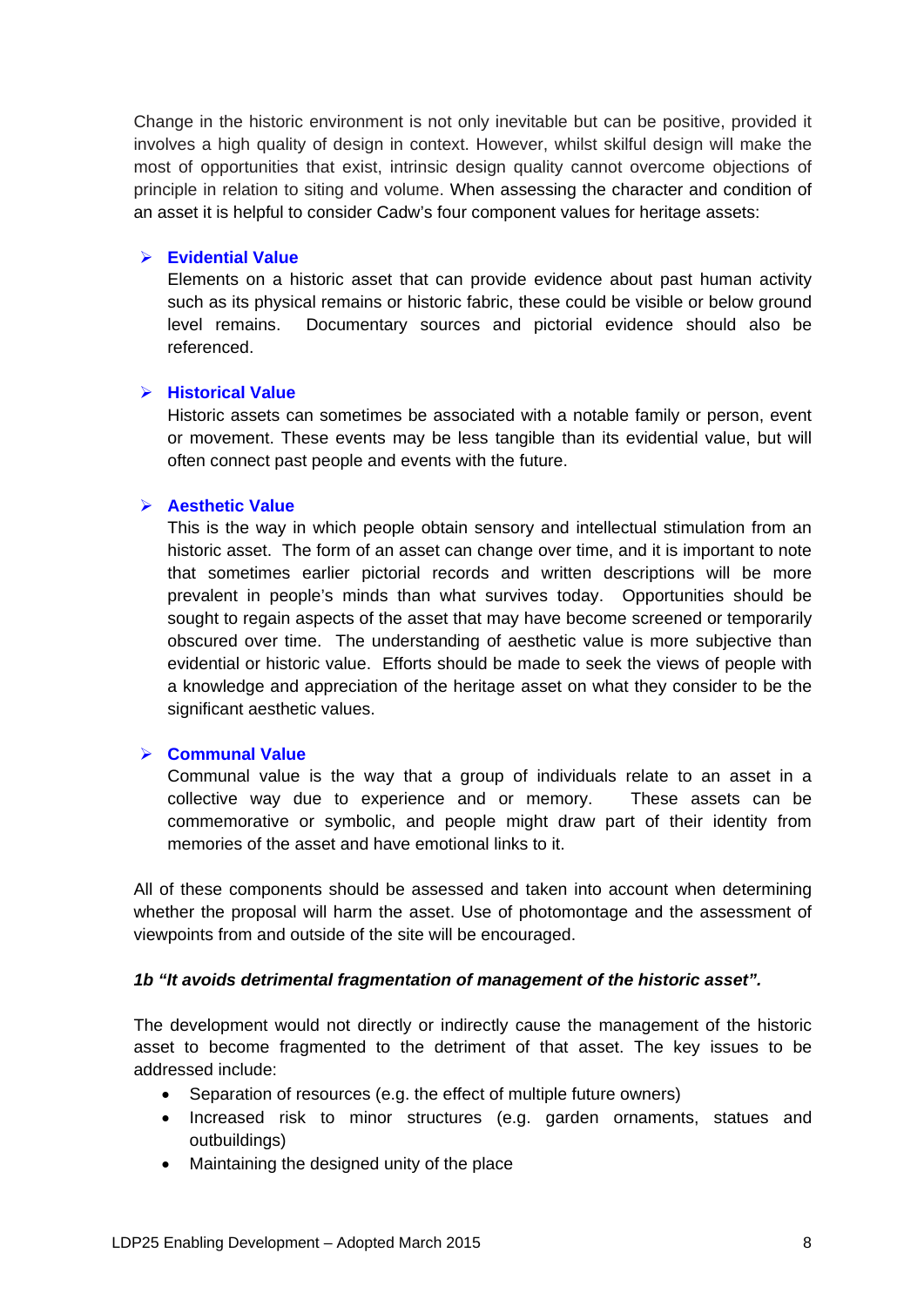- Maintaining arrangements, including any necessary on-site facilities
- Ensuring that contributions to the repair or maintenance of the historic asset are achieved.

#### *1c "It will secure the long-term future of the historic asset and, where applicable, it's continued use for a sympathetic purpose" and*

#### *1d "It is necessary to resolve problems arising from the inherent needs of the historic asset, rather than the circumstances of the present owner, or the purchase price paid"*

- Long term can be defined as 10 years or longer.
- Account need to be taken of the current condition of the asset is it under immediate threat? Is it on the Buildings at Risk Register?
- Is enabling development the only way forward, or are there other options?
- Does the proposed Enabling development achieve *significant benefit* to the heritage asset?
- Does it involve a business plan?
- Does it involve repairs to the building?

The following actions are considered necessary:

- Conduct site visit
- Consult listing description / Register of historic landscapes, parks and gardens for guidance
- Consult with Cadw /NRW
- Seek further specialist advice if necessary.

#### *1e "Sufficient subsidy is not available from any other source."*

• Has this been explored fully? Funds for Historic Buildings (FFHB) website provides a comprehensive list and guidance on what type of funding streams could potentially be available. These may include the Heritage and Big Lottery Fund, Cadw, and Welsh Government initiatives.

#### *1f "It is demonstrated that the amount of enabling development is the minimum necessary to secure the future of the historic asset, and that its form minimises harm to other public interests."*

 The applicant will need to provide costings which identify the 'conservation deficit'. The conservation deficit is obtained by the following formula:

#### **Market value of the historic building at the outset, and Repair costs (including fees), and cost of conversion to the optimum beneficial use (including fees), and Financing and other costs.**

**Less**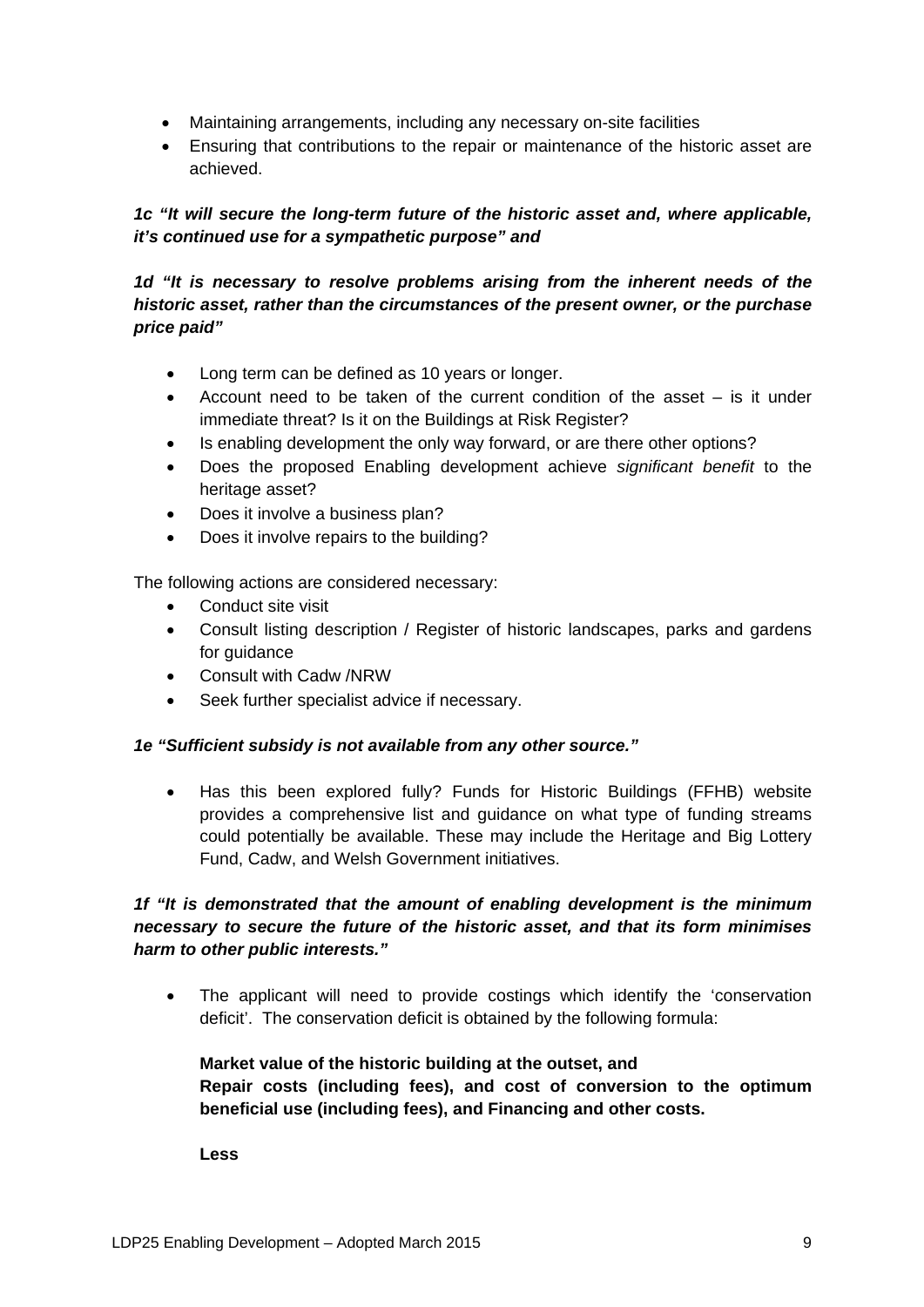#### **Market value of the historic asset on completion**

#### **= Conservation Deficit.**

The 'conservation deficit' is the minimum necessary to secure the future of the historic asset. The example from English Heritage below shows this formula in practice and demonstrates how inefficient enabling development is when compared with grant funding:

| Conservation deficit met by cash subsidy        |         |
|-------------------------------------------------|---------|
| Market value of historic building at the outset | 10,000  |
| Repair costs (inc fees)                         | 150,000 |
| Conversion to optimum beneficial use (inc fees) | 100,000 |
| Financing and other costs                       | 10,000  |
| <b>TOTAL COST</b>                               | 270,000 |
| Market value of place on completion             | 170,000 |
| Conservation deficit (difference)               | 100,000 |
| Grant to owner                                  | 100,000 |
| <b>BALANCE</b>                                  |         |

#### **Conservation deficit met by enabling development**

| Acquisition costs                                    | 10,000   |
|------------------------------------------------------|----------|
| Repair costs (inc fees)                              | 150,000  |
| Conversion to optimum beneficial use (inc fees)      | 100,000  |
| Build costs enabling development (inc fees)          | 175,000  |
| Sales, legal costs etc                               | 15,000   |
| <b>Financing costs</b>                               | 20,000   |
| Developer's profit                                   | 70,500   |
| <b>TOTAL COST</b>                                    | 540,500  |
| Less Market value of historic building on completion | 170,000  |
| Market value of enabling development (ditto)         | 370,500  |
| <b>BALANCE</b>                                       | $\Omega$ |

The proposal will also need to demonstrate that the type of enabling development proposed minimises harm to other public interests (that is, other than the heritage asset itself). For example, if an enabling development proposal is made within the grounds of an historic asset that also forms part of a green wedge, then attempt should be made to minimise the effect not only on the heritage asset, but also on the green wedge.

*1g "The public benefit of securing the future of the historic asset through such enabling development decisively outweighs the disbenefits of breaching other public policies."*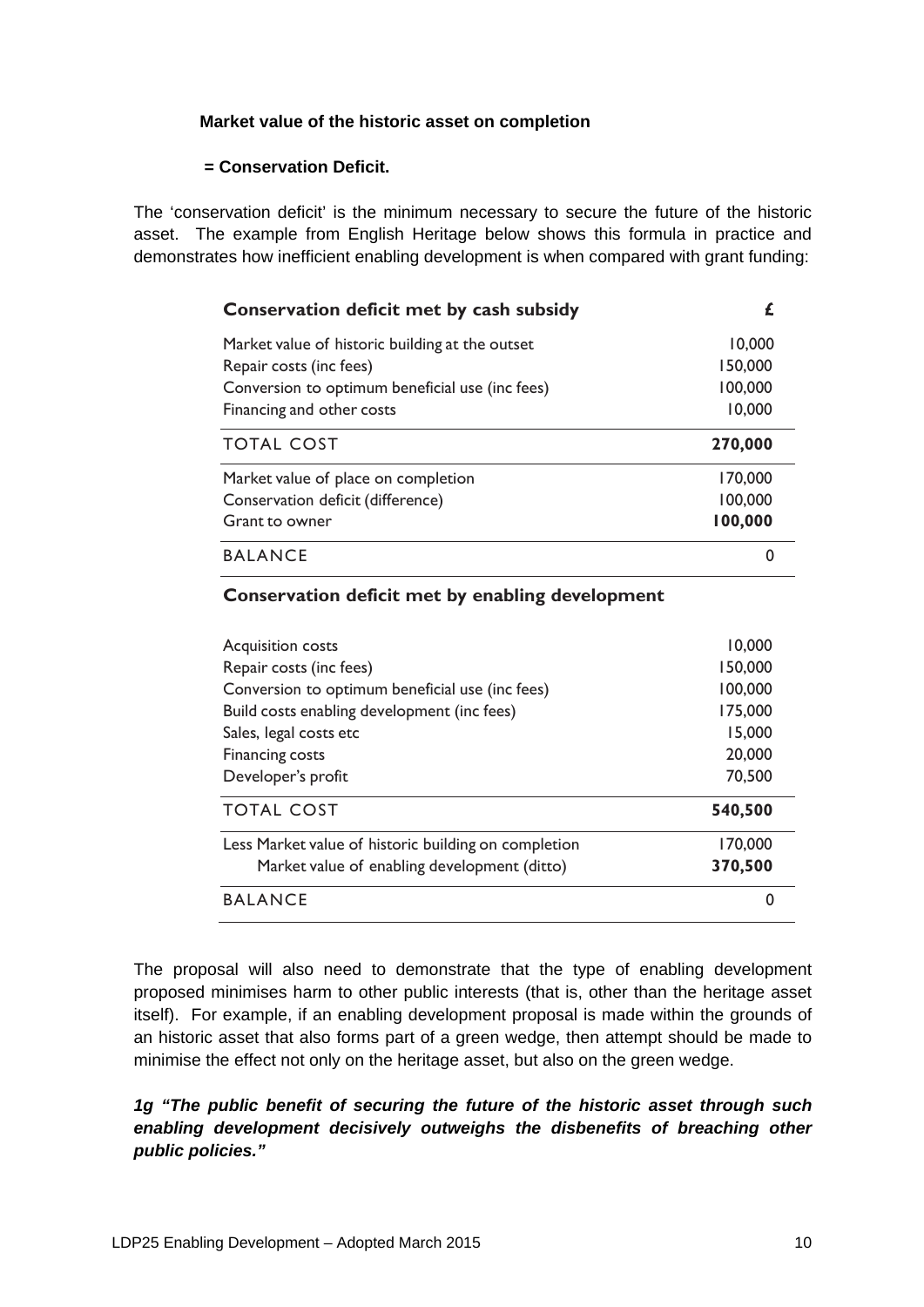Sustaining heritage assets is a high priority, however this does not automatically justify doing so through enabling development if the disbenefits are out of proportion to the heritage and other values of that asset. It is suggested that a decision should be made in the light of a realistic view of the consequences of refusal, particularly where the place is rapidly deteriorating and there is no other likely source of subsidy or grant. Careful assessment of the impact of enabling development options on the wider community are particularly important where:

- The community places a significant value on the heritage asset, whether this is through faith, commemoration, use, memory, identification or in other ways
- The place is used currently by the community
- There is potential or active community involvement in caring for the asset
- The proposals could impact on the local community through change of use or change in patterns of access, or in other ways.

Hence decisions to approve or refuse enabling development proposals are not to be taken lightly. They should follow an evaluation of all potential options as part of the assessment process.

5.2 The following section looks at the application of the criteria within part 2 (a-d) of policy CTH/4. If a scheme of enabling development meets all the criteria set out in part 1 of the policy, then criteria within part 2 should be applied. This covers the following:

#### **Secure and Enforceable links**

Part 2b of the policy states that the achievement of the heritage objective (for example, the repair and re-use of a historic building) is securely and enforceably linked to the enabling development. Legally enforceable arrangements must be put in place to ensure that the commercial element of the scheme cannot be carried out/used without the heritage benefits occurring. Some elements of the decision will be secured by planning conditions and others will be via a Section 106 (S.106) legal agreement. In general, because of the importance of meeting the heritage objectives and potential for matters beyond the scope of planning conditions, a S.106 agreement will be the most appropriate method, especially where issues such as payment of money / transfer of land are apparent.

It is important that the key planning obligations to secure the heritage objectives are as follows:

- 'Attached' to the appropriate land
- State when they are to be performed
- Wholly or partly prevent the commercial element of the development from being carried out or used until the heritage objectives are met.

#### **Phasing**

Part 2c refers to repairs being executed to an agreed standard, or the funds to do so made available, as early as possible in the course of the enabling development, ideally at the outset, but certainly before completion or occupation. It may be possible to accept staged payments, in particular for larger schemes but only where it is felt this will not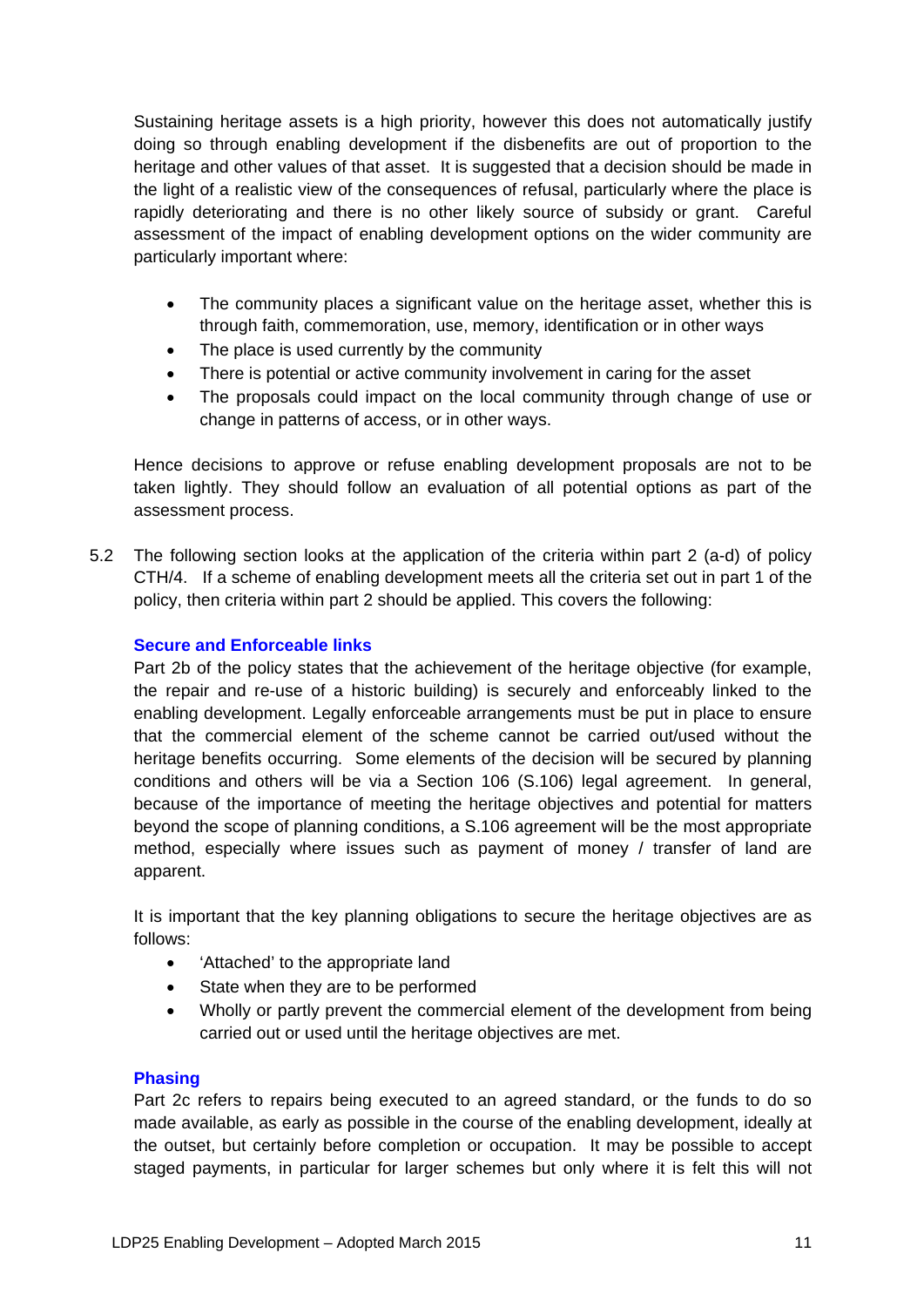compromise the delivery of the heritage assets. In such cases a defined block of work can be carried out or payment made (for the benefit of the heritage asset) and then an agreed first phase of the commercial development could follow. The phasing of benefits is a matter for negotiation when drafting the S.106 agreement, however it is essential that the benefits to the heritage asset are a step ahead of the commercial element, rather than the other way round.

#### **Monitoring**

Part 2d covers monitoring and implementation. The Monitoring of S.106 agreements will be carried out on a quarterly basis by the S.106 Monitoring Group in conjunction with officers from Strategic Planning Policy and Enforcement.